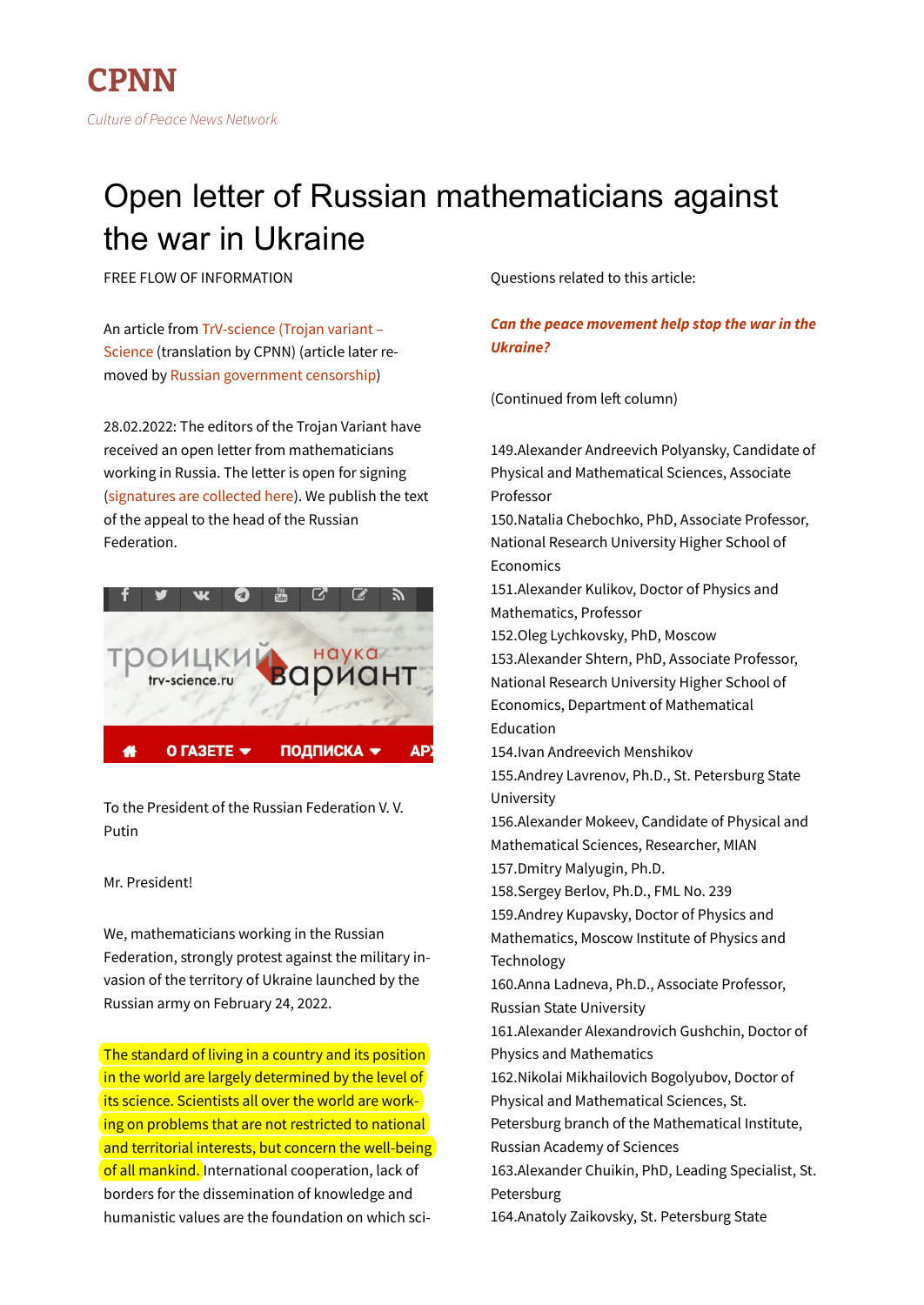ence is built. Our many years of efforts to strengthen the reputation of Russia as a leading mathematical center have been completely depreciated as a result of the unprovoked military aggression initiated by our country.

Mathematics has always been one of the few areas of fundamental science in which Russia has maintained a leading world position. As confirmation of this, Russia was supposed to host the most prestigious mathematical conference in the world, the International Congress of Mathematicians, in the summer of 2022. The International Mathematical Union canceled this decision in connection with the Russian attack on Ukraine. In a situation where our country has become a military aggressor and, as a result, a rogue state, Russia's leading positions in world mathematics will be irretrievably lost.

In the instructions of the President of December 4, 2020, mathematics was named a priority area for the development of the Russian Federation; goals were set both in the field of fundamental science and in education. These goals, of course, cannot be achieved in the current conditions, when the lives of our closest colleagues – scientists in Ukraine, with whom we have been connected by many years of successful joint work, are daily in danger, the source of which is the Russian army. Russia finds itself in international isolation, without the possibility of intensive scientific exchange and cooperation with scientists from other countries.

We are convinced that no geopolitical interests can justify the sacrifices and bloodshed of war. It will only lead to the loss of the future of the country for which we work.

We demand an immediate cessation of hostilities and the withdrawal of Russian troops from the territory of Ukraine.

Signatures as of 13:50 March 1, 2022. The order of signatures is random. The collection of signatures continues. If you are a mathematician working in Russia, [you can leave your signature here.](https://docs.google.com/forms/d/1KRRIC5X2wQPJB4GJTNDdtFQ0Z7jgvwPnSXy2GKW5g8s/edit?usp=drive_web)

A backup email is available on [Google Docs.](https://docs.google.com/document/d/e/2PACX-1vQxrJp2NiJVeNXoMjnlz3dBSVlIIQ2yICmFzrimYHRBraRzPKaWAExTnch1AkZEkTArXOvcj77z-mct/pub)

#### University

165.Ekaterina Ponomarenko, Ph.D., Mechanics and Mathematics, Moscow State University (graduate) 166.Evgeny Nikolaevich Abramov, research engineer, St. Petersburg State University 167.Petr Petrovich Nikolaev, Ph.D. 168.Mikhail Rotkevich, Research Engineer, St. Petersburg State University 169.Viktor Andreevich Vyalov, Ph.D., St. Petersburg State University 170.Vyacheslav Borovitsky, Ph.D., St. Petersburg State University, St. Petersburg branch of the Mathematical Institute, Russian Academy of Sciences 171.Evgeny Feigin, Doctor of Physics and Mathematics, Professor 172.Ilya Zlotnikov, St. Petersburg branch of the Mathematical Institute, Russian Academy of Sciences 173.Yana Teplitskaya, Ph.D. 174.Nikita Kalinin, Ph.D., Associate Professor 175.Vladimir Sosnilo, PhD, Modern Algebra and Applications Laboratory 176.Denis Igorevich Savelyev, IPTP Russian Academy of Sciences 177.Ilya Bogaevsky, Doctor of Physics and Mathematics, Professor, Moscow State University 178.Nikolai Germanovich Moshchevitin, Doctor of Physics and Mathematics, Professor, Faculty of Mechanics and Mathematics, Moscow State University 179.Pavel Steiner, PhD student, Moscow State University

180.Alexey Gorinov, PhD, Associate Professor, National Research University Higher School of Economics

181.Alexey Pirkovsky, Candidate of Physical and Mathematical Sciences, Associate Professor

182.Boris Trushin, Ph.D.

183.Mila Trushchina

184.Elena Bashtova, Ph.D., Associate Professor, Mechanics and Mathematics of Moscow State University

185.Yuri Gennadyevich Zarkhin, Doctor of Physics and Mathematics, Professor, Pennsylvania State University (Penn State)

186.Maria Platonova, Ph.D.

187.Maxim Pavlov, Ph.D., Researcher, Physical Institute of the Russian Academy of Sciences 188.Alexander Mikhailov, Doctor of Physical and Mathematical Sciences, Professor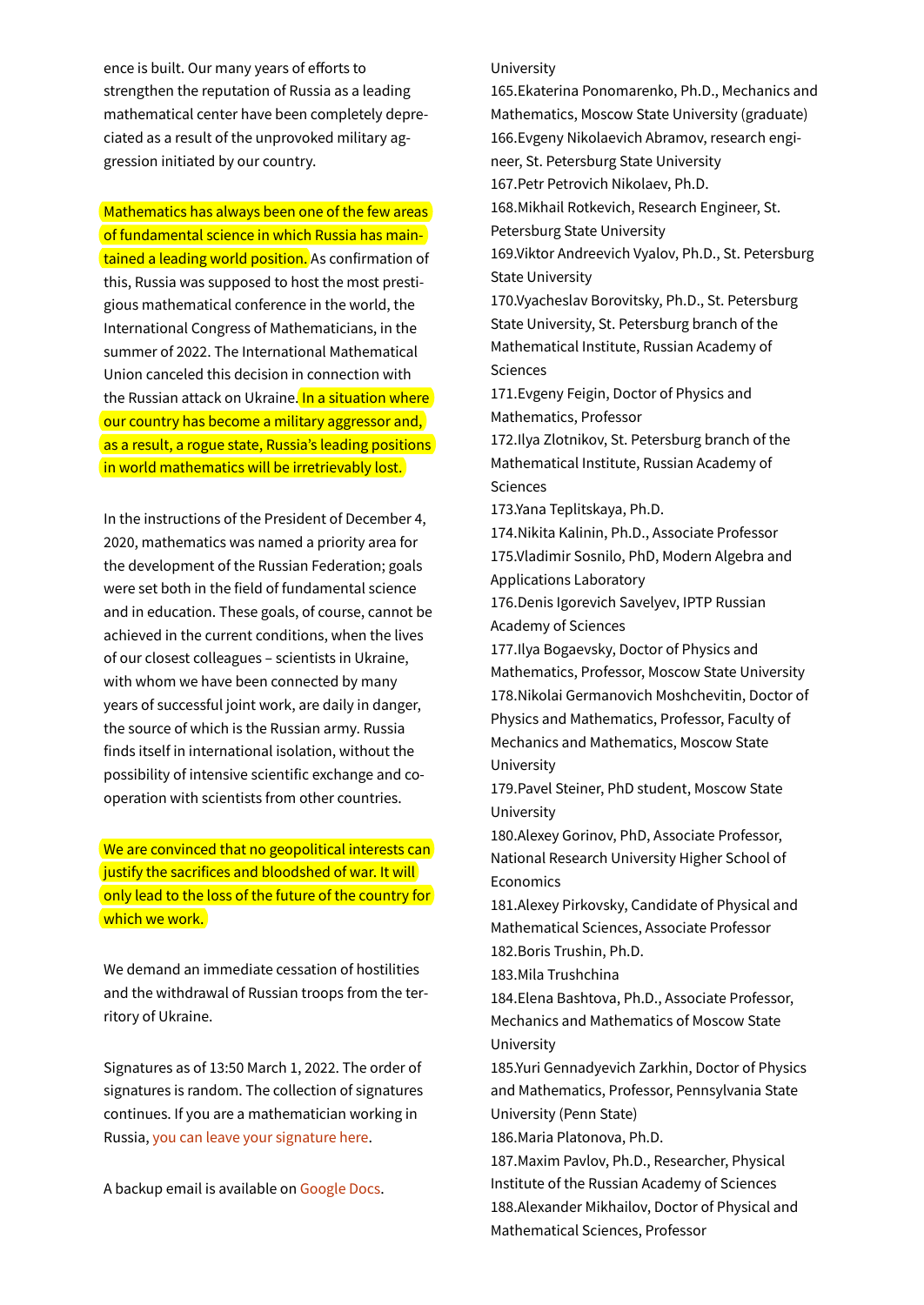1.Iosif Krasilshchik, Doctor of Physical and Mathematical Sciences, Professor, IPU Russian Academy of Sciences 2.Petr Evgenievich Pushkar, Ph.D. 3.Andrey Dymov, Ph.D., Associate Professor, MIAN, Higher School of Economics 4.Yuliy Ilyashenko, Doctor of Physics and Mathematics, Professor 5.Alexander Guterman, Doctor of Physics and Mathematics, Professor, Moscow State University 6.Yana Belopolskaya, Doctor of Physics and Mathematics, Professor 7.Dmitry Filimonov, Ph.D., Associate Professor 8.Dmitry Itsykson, Ph.D. 9.Mikhail Feigin, Ph.D., Associate Professor, University of Glasgow and MGU 10.Irina Paramonova, Candidate of Physical and Mathematical Sciences, Associate Professor 11.Victor Vasiliev, Doctor of Physical and Mathematical Sciences, Academician of the Russian Academy of Sciences, Professor, Mathematical Institute named after V.I. V.A. Steklova 12.Leonid Rybnikov, MD 13.Ivan Dynnikov, Doctor of Physical and Mathematical Sciences, Professor of the Russian Academy of Sciences 14.Elena Kreynes, Ph.D., Moscow State University named after M.V. Lomonosov 15.Nadezhda Volodko, PhD, IM SB Russian Academy of Sciences 16.Igor Moiseevich Krichever, Doctor of Physical and Mathematical Sciences, Professor 17.Sergey Vladuts, PhD, professeur, Aix-Marseille Univ. 18.Leonid Chekhov, Doctor of Physics and Mathematics, Leading Researcher, MIAN V.A. Steklova 19.Sergey Smirnov, Ph.D., Associate Professor 20.Irina Bobrova, Postgraduate Student, Research Assistant, Faculty of Mathematics, National Research University Higher School of Economics, Moscow 21.Alexey Makarov, Ph.D., Professor 22.Ilya Sergeevich Vilkovisky, PhD student, Skoltech, Higher School of Economics 23.Gleb Koshevoy, Doctor of Physics and Mathematics, Chief Researcher 24.Marat Rovinsky, Doctor of Physics and Mathematics, Moscow 25.Vasily Goncharenko, Candidate of Physical and

189.Gennady El, PhD, Professor, Northumbria University 190.Vladimir Nikolaevich Rubtsov, Ph.D., professor 191.Viktor Shcherbakov, Ph.D., ISIL SB Russian Academy of Sciences 192.Sergey Salishchev, Ph.D. 193.Michal Marvan, Ph.D., associate professor, postgraduate student of Moscow State University 1976 – 1981 194.Sergey Steiner, graduate of the Mekhmat of Moscow State University 195.Leonid Shalaginov, Candidate of Physical and Mathematical Sciences, Associate Professor, ChelGU 196.Petr Romanovich Kosenko, PhD student, National Research University Higher School of Economics/University of Toronto 197.Alexander Ivanovich Bobenko, Doctor of Physical and Mathematical Sciences, Professor 198.Maria Esipchuk, no, beginner topologist 199.Anatolij Karolevich Prykarpatski, Dr hab., PhD, Professor, Cracow University of Technology 200.Lev Sukhanov 201.Tatyana Shulman, Ph.D. 202.Egor Bryukhov, Ph.D. 203.Anton Pershin, Ph.D., associate professor 204.Yuri Belousov, PhD student, Higher School of **Economics** 205.Gleb Baksheev, student, NMU 206.Daniil Musatov, Ph.D., Associate Professor, Moscow Institute of Physics and Technology 207.Alexey Stepanov, Doctor of Physics and Mathematics, Associate Professor, St. Petersburg State University 208.Vasily Nekrasov, Student, Mechanics and Mathematics of Moscow State University 209.Dmitry Serkov, Doctor of Physics and Mathematics 210.Vladislav Degtyarev, Candidate of Cultural Studies, Senior Research Fellow, Russian State Pedagogical University. Herzen 211.Kirill Vedenev, PhD student 212.Vladimir Vyacheslavovich Sokolov, Doctor of Physical and Mathematical Sciences, Professor 213.Sergei Sergeevich Yakovenko, Ph.D. student, University of Bonn 214.Mikhail Goltsblat, Intern Researcher, Higher School of Economics 215.Larisa Stetsenko, Ph.D., Associate Professor, Institute of Plant Physiology

216.Konstantin Taranin, junior researcher,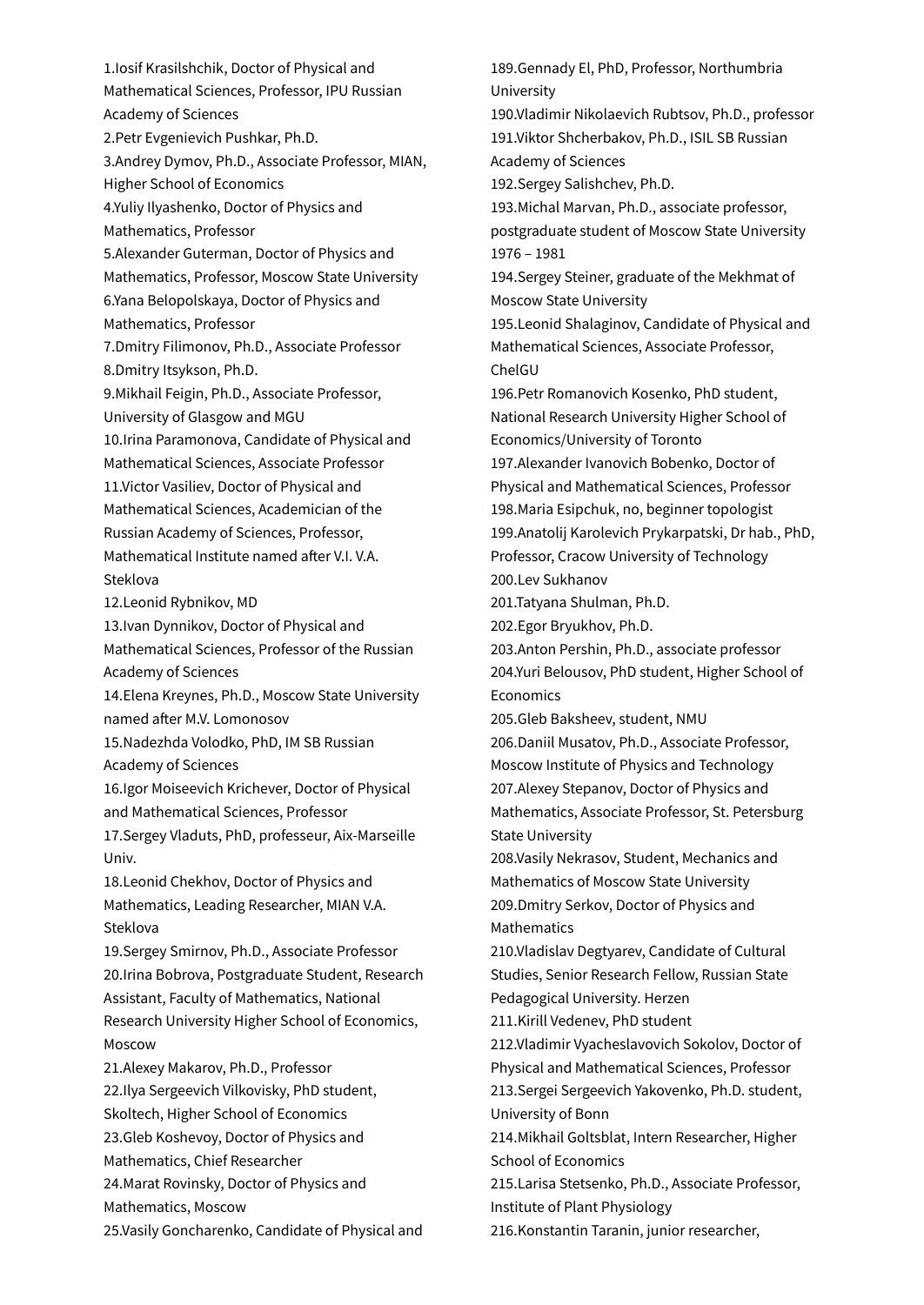Mathematical Sciences, Associate Professor, National Research University Higher School of Economics 26.Nikolai Yurievich Reshetikhin, Doctor of Phys.- Math. Sciences, Professor, Tsinghua University, Beijing, China 27.Pavel Gvozdevsky, PhD student, St. Petersburg State University 28.Anton Sergeevich Khoroshkin, Candidate of Physical and Mathematical Sciences, Associate Professor, National Research University Higher School of Economics 29.Nina Sakharova, Ph.D., Associate Professor 30.Alexander Kuznetsov, Doctor of Physics and Mathematics, Corresponding Member Russian Academy of Sciences 31.Alexey Anatolievich Gorelov, MIAN im. V.A. Steklova, PhD student 32.Sergey Kryzhevich, Doctor of Physics and Mathematics, Associate Professor 33.Elena Gurevich, Ph.D. 34.Fedor Bakharev, PhD, Senior Researcher, Chebyshev Laboratory, St. Petersburg State University 35.Boris Feigin, Doctor of Sciences, Professor 36.Sergey Loktev, Ph.D. Petr Akhmetiev, Doctor of Physical and Mathematical 37.Sciences, Professor at MIEM Higher School of Economics, IZMIRAN 38.Alexandra Shcheglova, Ph.D., Associate Professor, St. Petersburg Electrotechnical University 39.Stepan Kuznetsov, Candidate of Physical and Mathematical Sciences, Senior Researcher, Mathematical Institute. V. A. Steklov Russian Academy of Sciences 40.Ilya Shchurov, PhD, Associate Professor, National Research University Higher School of **Economics** 41.Ivan Sergeyevich Shilin, Ph.D. 42.Ekaterina Amerik, Doctor of Physics and Mathematics, Professor, Matfak Higher School of Economics 43.Mikhail Finkelberg, Ph.D., Professor 44.Boris Bychkov, PhD, Associate Professor, National Research University Higher School of **Economics** 45.Valentin Ovsienko, Ph.D., habilitation 46.Igor Lysenok, Doctor of Physics and Mathematics, Mathematical Institute. V.A. Steklova 47.Vladimir Gerdzhikov, Doctor of Physical and

Lomonosov Moscow State University M.V. Lomonosov 217.Philip Uvarov, Ph.D. 218.Eldar AKHMEDOV, mathematician 219.Yuri Yakubovich, Ph.D. 220.Gleb Pogudig, Ph.D. 221.Vadim Gizatulin, student 222. Gavrilyuk, Ph.D., Expert 223.Sergey Akbarov, Doctor of Physics and Mathematics, Professor, National Research University Higher School of Economics 224.Dmitry Krekov, PhD student, Skoltech 225.Stepan Orevkov, Ph.D. 226.Ekaterina Lipacheva, Ph.D., Associate Professor 227.Nadezhda Khoroshavkina, Intern Researcher, Higher School of Economics 228.Alexander Veretennikov, Doctor of Physics and Mathematics, Professor 229.Andrey Lodkin, Ph.D., Associate Professor 230.Grigory Papaanov, postgraduate student 231.Anna Vladimirovna Gladkaya, Candidate of Physical and Mathematical Sciences, Associate Professor, St. Petersburg State University, National Research University Higher School of Economics 232.Elena Lebedeva, Doctor of Physics and Mathematics, St. Petersburg State University 233.Yuri Davydov, Doctor of Physical and Mathematical Sciences, Professor 234.Ilya Ponomarenko, Doctor of Physics and Mathematics, St. Petersburg branch of the Mathematical Institute, Russian Academy of Sciences 235.Alexander Vorotnikov, student 236.Olga Semenova, Ph.D., Senior Lecturer, Associate Professor, St. Petersburg State University, ITMO 237.Sergei Pustovoitov, PhD student, Moscow State University 238.Alexander Borisovich Pushnitsky, Ph.D., professor, member of the St. Petersburg Math. societies 239.Mikhail Arsenievich Semenov-Tyan-Shansky, Doctor of Physical and Mathematical Sciences 240.Vanya Karpov, Intern Researcher, MLTPMF Higher School of Economics-Skoltech 241.Alexander Zvonkin, professor emeritus, University of Bordeaux, France 242.Mikhail Denisov, Ph.D., Associate Professor 243.Maria Skopina, Doctor of Physics and Mathematics, Professor, St. Petersburg State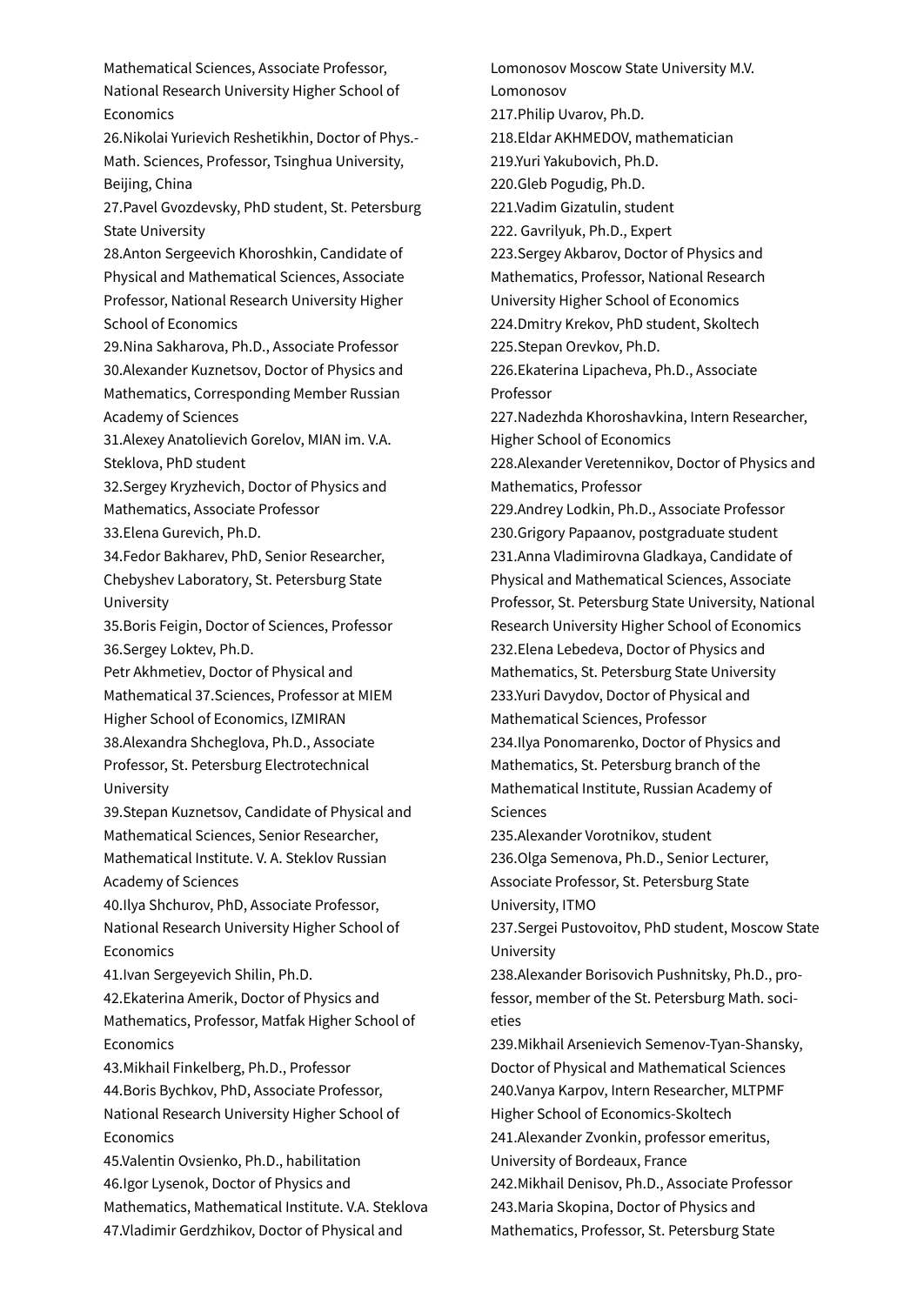Mathematical Sciences, Professor, Institute of Mathematics and Informatics, Bulgarian Academy of Sciences 48.Andrey Solynin, Ph.D., St. Petersburg State University 49.Alexander Ivanovich Efimov, Candidate of Physical and Mathematical Sciences, Mathematical Institute. V.A. Steklov Russian Academy of Sciences 50.Artur Ryazano, Junior Researcher, St. Petersburg branch of the Mathematical Institute, Russian Academy of Sciences 51.Mikhail Anatolievich Tsfasman, Doctor of Physical and Mathematical Sciences 52.Lyubov Evgenievna Shenderova, Teacher 53.Sergey Nechaev, Doctor of Physics and Mathematics, Leading Researcher, Physical Institute of the Russian Academy of Sciences 54.Nikolai Kuchumov, National Research University Higher School of Economics 55.Ilya Shkredov, Doctor of Physics and Mathematics, Corresponding Member Russian Academy of Sciences, MIAN im. 56.V.A. Steklov Russian Academy of Sciences 57.Lev Lokutsievskiy, Doctor of Physics and Mathematics 58.Vasily Rogov, postgraduate student 59.Boris Kruglikov, PhD, Professor, UiT the Arctic University of Norway 60.Semyon Shlosman, Doctor of Physics and Mathematics 61.Alexander Kolesnikov, Doctor of Physics and Mathematics 62.Anton Sergeevich Trushechkin, Doctor of Physics and Mathematics, Mathematical Institute. 63.Evgeny Smirnov, Ph.D. 64.Vladislav Vysotsky, Ph.D. 65.Alexey Slinkin, PhD 66.Anton Tselishchev, Ph.D., place of work: St. Petersburg branch of the Mathematical Institute, Russian Academy of Sciences 67.Alexandra Skripchenko, Ph.D. 68.Evgeniy Stepanov, Doctor of Physics and Mathematics, Senior Researcher 69.Andrey Agrachev, Doctor of Physics and Mathematics 70.Anton Andreevich Aizenberg, Candidate of Physical and Mathematical Sciences, Associate Professor, National Research University, Higher School of Economics 71.Nikolai Mnev, Ph.D., St. Petersburg branch of the Mathematical Institute, Russian Academy of

#### University

244.Irina Kharcheva, PhD student 245.Vladimir Protasov, Corresponding Member of the Russian Academy of Sciences, Professor, Mechanics and Mathematics of Moscow State University 246.Dmitry Vasilevich, Doctor of Physics and Mathematics, Professor 247.Artur Vaganyan, Ph.D., Senior Lecturer, Russian State Pedagogical University named after A. I. Herzen 248.Alexander Vladimirovich Sobolev, PhD, Professor, University College London 249.Yaroslav Blagushin, Candidate of Physical and Mathematical Sciences (Docteur), Researcher, formerly Associate Professor, Branch of the Russian Academy of Sciences 250.Anna Kononova, Ph.D., St. Petersburg State University 251.Nikolai Kitanin, Ph.D., Professor, Université de Bourgogne 252.Alexandra Zvonareva, Ph.D. 253.Sergey Fedorov, Ph.D., Moscow State University Lomonosov, National Research University Higher School of Economics 254.Evgeny Statnik, PhD student, trainee researcher 255.Vladimir Fok, PhD, Professor, University of **Strasbourg** 256.Alexey Pastor, Ph.D., St. Petersburg branch of the Mathematical Institute, Russian Academy of Sciences 257.Yuriy Burago, Doctor of Physical and Mathematical Sciences, Professor 258.Vasilisa Alexandrovna Shramchenko, Ph.D., Professor, University of Sherbrooke 259.Dmitry Sergeevich Mokeev, Lecturer, Higher School of Economics 260.Daria Teplova, Ph.D., B. I. Verkin Institute for Low Temperature Physics and Technology of the National Academy of Sciences of Ukraine 261.Yuri Farkov, Doctor of Physics and Mathematics, Professor 262.Natalia Semenova, Mathematician, teacher by education 263.Artem Gureev, PhD student, University of Western Ontario 264.Andrey Shilnikov, Ph.D., Professor, Georgia State University 265.Roman Karasev, Doctor of Physics and Mathematics, Associate Professor, IPTP Russian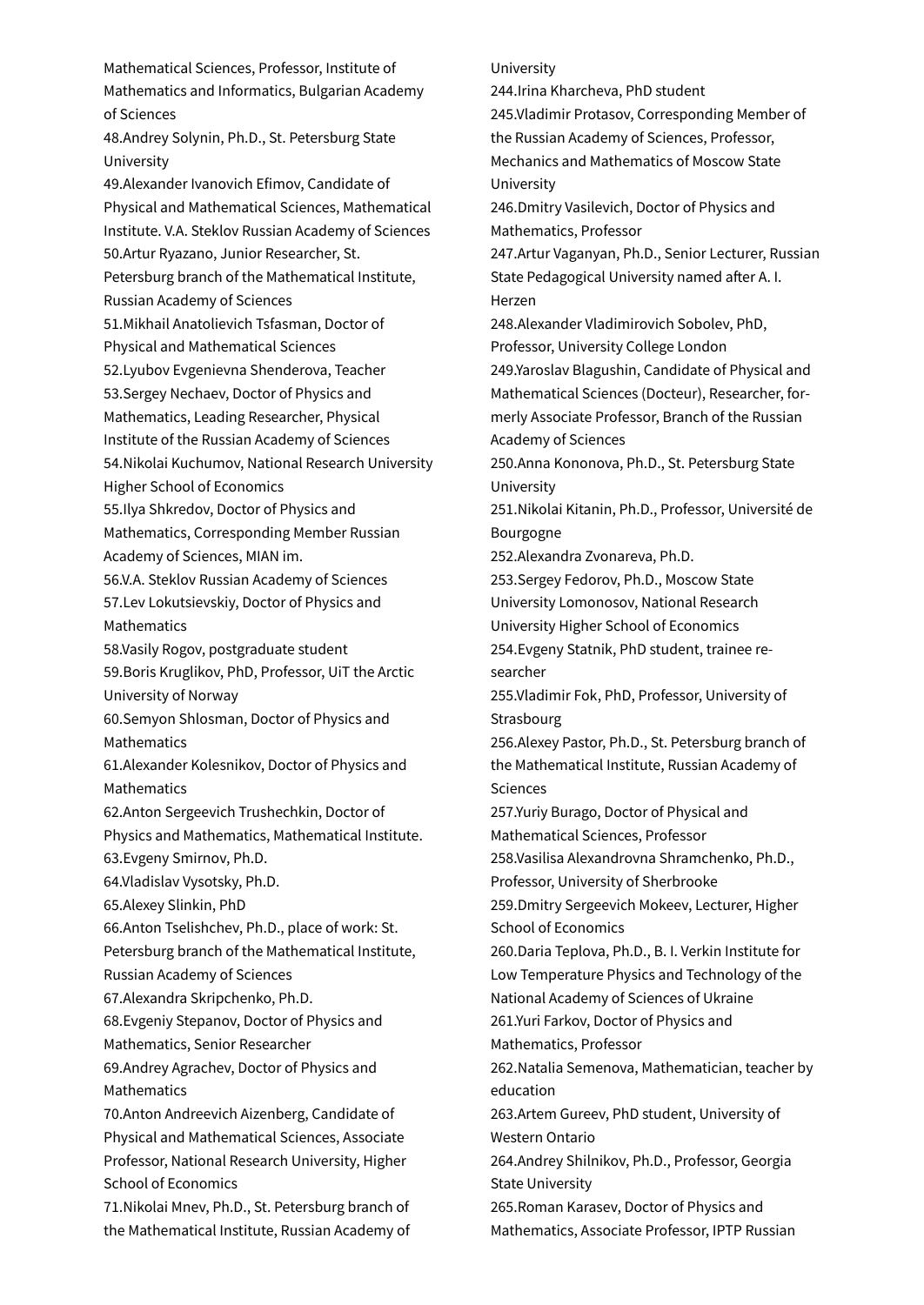### **Sciences**

72.Andrey Igorevich Karol, Candidate of Physical and Mathematical Sciences, Associate Professor 73.Mikhail Zhitlukhin, Candidate of Physical and Mathematical Sciences, Senior Researcher, MIAN im. V.A. Steklova 74.Tatyana Lazovskaya, Senior Lecturer, Peter the Great St. Petersburg Polytechnic University 75.Mikhail Bershtein, Ph.D. 76.Artem Avilov, PhD, Associate Professor, Research Fellow, Higher School of Economics 77.Natalya Vitalievna Pokhodnya, senior lecturer, mathematician 78.Maksim Beketov, Master, PhD student, assistant, FKN Higher School of Economics, MIPT 79.Sergey Mikhailovich Khoroshkin, Doctor of Physical and Mathematical Sciences, Professor, National Research University Higher School of Economics 80.Dmitry Gaifulin, Ph.D., Researcher, IPTP Russian Academy of Sciences 81.Valeria Shikheeva, Ph.D., Associate Professor 82.Konstantin Igorevich Pimenov, Ph.D., Department of Higher Algebra and Number Theory, St. Petersburg State University 83.Irina Maslyakova 84.Vadim Vologodsky, Ph.D., Professor, Higher School of Economics 85.Alexander Sinchukov, Ph.D. 86.Sergey Gorchinsky, Doctor of Physics and Mathematics 87.Yuri Malykhin, Ph.D., MIAN 88.Valentin Khrulkov, PhD, researcher, Yandex 89.Misha Verbitsky, Ph. D., Full Professor, IMPA – Instituto de Matemática Pura e Aplicada 90.Alexander Avdyushenko, PhD, Associate Professor, St. Petersburg State University 91.Stepan Denisovich Konenkov 92.Alexander Kiselev, Ph.D., St. Petersburg State University and ITMO 93.Daria Aksenova, St. Petersburg branch of the Mathematical Institute, Russian Academy of Sciences 94.Artyom Skvortsov, Student 95.Anastasia Stavrova, Ph.D. 96.Andronik Aramovich Arutyunov, Ph.D., Free University 97.Mikhail Lifshits, Doctor of Physics and Mathematics, Professor 98.Olga Petrovna Dalevskaya, Russian State Pedagogical University im. A. I. Herzen

Academy of Sciences 266.Alexey Zobnin, Ph.D. 267.Viktor Ginzburg, Ph.D., professor 268.Vasily Vasyunin, Doctor of Physics and Mathematics, St. Petersburg branch of the Mathematical Institute, Russian Academy of Sciences 269.Vladimir Stukopin, Doctor of Physics and Mathematics 270.Alexander Panov, Doctor of Physics and **Mathematics** 271.Vladimir Panov, Ph.D., Associate Professor 272.Alexander Tiskin, DPhil (Oxford), Associate Professor 273.Igor Igorevich Tagiltsev, post-graduate student of MMF NSU, junior researcher ISIL SB Russian Academy of Sciences 274.Boris Volkov, Ph.D., Associate Professor 275.Tsvyatko Rangelov, PhD, Professor, IMI, Bulgarian Academy of Sciences 276.Krutov Andrey, Ph.D., IMCAS 277.Egor Stepanov, PhD 278.Dmitry Chelkak, Ph.D. 279.Ksenia Dmitrievna Mukhina, Ph.D. 280.Mikhail Zvagelsky, Ph.D. 281.Valentin Skvortsov, Doctor of Physics and Mathematics, Professor, Moscow State University 282.Alexander Kalmynin, postgraduate student, research assistant, National Research University Higher School of Economics 283.Nikolai Nikolsky, PhD, professor emeritus, Ampère Prize 2010 of the French Academy of Sciences, IM Université de Bordeaux, France 284.Alexey Nikitin, Candidate of Physical and Mathematical Sciences, Associate Professor, Lomonosov Moscow State University M.V. Lomonosov 285.Maria Ronzhina, Ph.D., Associate Professor 286.Olga Aleksandrovna Ivanova, Mathematics teacher 287.Anna Kirpichnikova, PhD 288.Tatiana Svorovska, PhD, editor of the European Journal of Mathematics 289.Svetlana Puzynina, Ph.D. 290.Mikhail Vladimirovich Gubko, Doctor of Physical and Mathematical Sciences, Professor of the Russian Academy of Sciences, IPU Russian Academy of Sciences 291.Maxim Panov, Ph.D. 292.Vitaly Volpert, CNRS, France 293.Yuri Savateev, PhD, Birkbeck, University of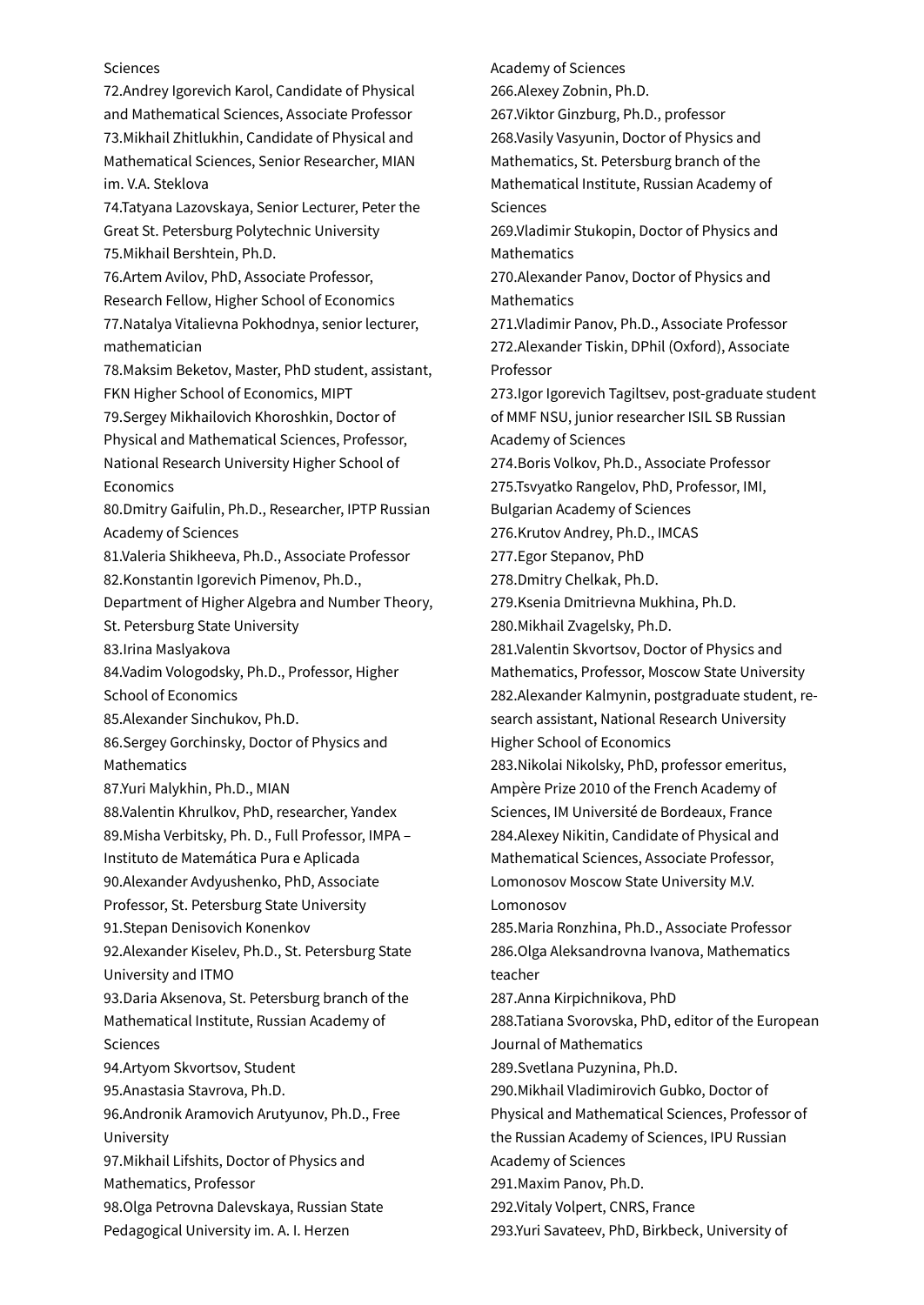99.Dmitry Korotkin, Doctor of Physics and Mathematics, Professor 100.Nina Nikolaevna Uraltseva, Doctor of Physics and Mathematics, Professor, St. Petersburg State University 101.Yulia Ershova, Candidate of Physical and Mathematical Sciences, Associate Professor 102.Mark Vinyals, Ph.D., Associate Professor, St. Petersburg State University 103.Alexey Ustinov, Doctor of Physical and Mathematical Sciences, Professor of the Russian Academy of Sciences 104.Nikita Aleksandrovich Nekrasov, Ph.D., Ph.D., professor 105.Sergey Komech, Ph.D., Russian Academy of Sciences 106.Viktor Lapshin, Ph.D., Associate Professor 107.Alexey Podobryaev, Ph.D. 108.Sergey Derkachev, Doctor of Physics and Mathematics, St. Petersburg branch of the Mathematical Institute, Russian Academy of **Sciences** 109.Alexander Smal, St. Petersburg branch of the Mathematical Institute, Russian Academy of **Sciences** 110.Sergey Gennadyevich Kazakov, postgraduate student, OmSTU 111.Yuri Burman, Ph.D. 112.Kostya Druzhkov, Ph.D., Moscow State University 113.Ilya Vorobyov, PhD, Skoltech 114.Yuri Zakharyan, PhD student, Faculty of Mechanics and Mathematics, Moscow State University 115.Alexey Milovanov, Candidate of Physical and Mathematical Sciences, National Research University Higher School of Economics 116.Konstantin Pravdin, Ph.D., ITMO University 117.Vladimir Vladimirovich Podolsky, Doctor of Physics and Mathematics, Leading Researcher, V.I. V.A. Steklova 118.Daniil Dmitrievich Rogozin, PhD student, IPTP Russian Academy of Sciences 119.Vladimir Ivanov, Ph.D. 120.Alexey Glazyrin, Ph.D. 121.Sergey Tikhomirov, Doctor of Physical and Mathematical Sciences, Professor, St. Petersburg State University 122.Anton Baranov, Doctor of Physical and Mathematical Sciences, Professor of the Russian Academy of Sciences

# London 294.Timofey Grigoriev, master 295.Mikhail Svintsov, ITMO University 296.Sergey Zyubin, Ph.D., Associate Professor 297.Dmitry Korikov, Ph.D., St. Petersburg branch of the Mathematical Institute, Russian Academy of Sciences 298.Elena Kirshanova, PhD, IKBFU I. Kant 299.Sergey V. Dyachenko, Ph.D., developer of science-intensive software (mathematical modeling) 300.Temirlan Ergalievich Abildaev, Master student, St. Petersburg State University 301.Ivan Sergeevich Khomich, Scientific Supervisor, Novosibirsk State University 302.Anastasia Andreevna Kuznetsova, Research Laboratory Assistant, Ural Federal University 303.Kirill Safronov, Senior Lecturer, SPbGMTU 304.Alexander Komlov, Ph.D., senior researcher, Mathematical Institute. V.A. Steklov Russian Academy of Sciences 305.Dmitry Yarotsky, Doctor of Physics and Mathematics, Associate Professor 306.Anastasia Matveeva, postgraduate student, Polytechnic University of Barcelona 307.Daria Rudneva, PhD student, Higher School of Economics/Skoltech 308.Nikita Ilyich Shamich, student, FEFU 309.Sofia Afanasyeva, Ph.D. 310.Sergey Gelfand, Ph.D. 311.Alexander Gavrilyuk, Doctor of Physics and Mathematics, Shimane University 312.Asiyat Abukova, Student, Faculty of Mechanics and Mathematics, Department of Second Higher Education, Lomonosov Moscow State University 313.Galina Sidorenko, Ph.D. 314.Sergey Alexandrovich Filyukov, postgraduate student, researcher 315.Mikhail M. Lopatin, Junior Research Fellow, IKBFU I. Kant 316.Alexander Samokhin, Ph.D. 317.Andrey Nikolaevich Subochev, Candidate of Physical and Mathematical Sciences, Associate Professor, Senior Researcher, National Research University Higher School of Economics 318.Sergey Rybakov, Ph.D., senior researcher IPTP Russian Academy of Sciences 319.Georgy Alfimov, Doctor of Physics and Mathematics, Associate Professor

320.Nikolai Pogodaev, Ph.D.

321.Yury Vasiliev, Senior Lecturer, St. Petersburg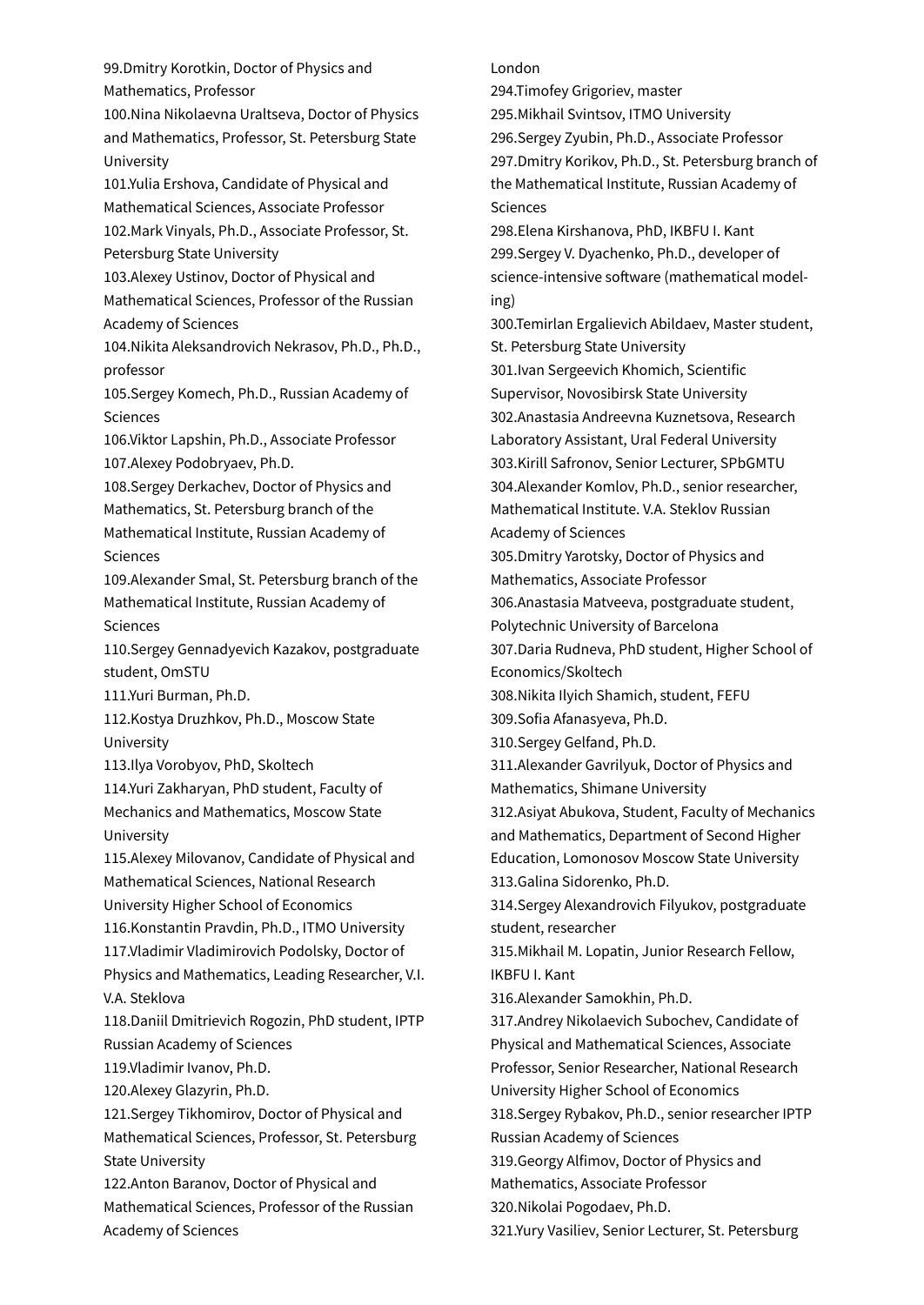123.Alisa Sedunova, Ph.D., Associate Professor, St. Petersburg State University 124.Timur Mikhailovich Grozovsky, graduate, Faculty of Mechanics and Mathematics, Moscow State University 125.Andrey Marshakov, Doctor of Physics and Mathematics 126.Yulia Petrova, Ph.D., St. Petersburg State University 127.Alexey Golota, PhD student, trainee researcher 128.Aleksey Tokarev, Ph.D., Associate Professor, PFUR 129.Anastasia Sofronova, PhD student, St. Petersburg branch of the Mathematical Institute, Russian Academy of Sciences 130.Aleksey Sergeevich Gordeev, Junior Researcher, International Mathematical Institute named a�er A.I. L. Euler 131.Grigory Taroyan, Intern Researcher, Higher School of Economics 132.Anton Andreevich Shafarevich, Candidate of Physical and Mathematical Sciences, Associate Professor, Moscow State University M.V. Lomonosov, Faculty of Mechanics and **Mathematics** 133.Vladimir Sharich, Lecturer, Higher School of **Economics** 134.Ilya Kirillov, PhD student, University of Toronto 135.Pavel Zatitsky, Ph.D., Associate Professor 136.Elena Arsenyeva, PhD, Associate Professor, St. Petersburg State University 137.Tikhon Pshenitsyn, student, young scientist 138.Sergey Andreevich Sergeev, Candidate of Physical and Mathematical Sciences, Associate Professor, IPMech Russian Academy of Sciences 139.Natalia Netrusova 140.Alexey Elagin, Ph.D. Pavel Petrov, Doctor of Physics and Mathematics, Professor, Institute of Mathematics 141.and Computer Technologies, FEFU 142.Grigory Ryabov, Ph.D., Senior Researcher, IM SB Russian Academy of Sciences 143.Roman Krutovsky, phd student, UCLA 144.Valentina Kuskova, PhD 145.Elena Rozhdestvenskaya, Ph.D., Lecturer, Omsk branch of the Higher School of Economics 146.Andrey Konyaev, Ph.D., Associate Professor, Mechanics and Mathematics of Moscow State University 147.Kirill Ryadovkin, Ph.D., St. Petersburg branch of the Mathematical Institute, Russian Academy of

State University of Economics 322.Nikita Safonkin, Skoltech PhD Student, Research Assistant, Faculty of Mathematics, Higher School of Economics 323.Ruslan Garipov, Bachelor 324.Ilya Vladimirovich, MacSolutions 325.Sergey Yagunov, Doctor of Physics and Mathematics, Ph D., St. Petersburg Branch of the Mathematical Institute of the Russian Academy of Sciences 326.Maxim Staritsyn, Ph.D., ISDTU SB Russian Academy of Sciences 327.Ivan Burenev, PhD student, St. Petersburg branch of the Mathematical Institute, Russian Academy of Sciences 328.Sergey Sadovnichuk, Ph.D., Associate Professor, Omsk State University 329.Fedor Khandarov, Ph.D. 330.Daniil Rudenko, PhD, Assistant Professor, University of Chicago 331.Svyatoslav Gryaznov, St. Petersburg branch of the Mathematical Institute, Russian Academy of Sciences 332.Alexander Volochkov, Ph.D., Associate Professor 333.Vladimir Borisenko, Ph.D., researcher, Moscow State University 334.Maxim Kostyuchek, IPU Russian Academy of Sciences 335.Anastasia Makarova, Teacher, School 336.Eduard Lerner, Ph.D., Associate Professor, KFU 337.Vladimir Polyakov, Ph.D., Tula 338.Dmitry Golikov, Bachelor of Mathematics 339.Natalia Trofimova, Graduate of the Moscow State University, Entrepreneur 340.Anna Uryson, Doctor of Physical and Mathematical Sciences 341.Alexander Abramovich Davydov, Ph.D., IPTP Russian Academy of Sciences n. collaborator 342.Alexander Andreevich Podolsky, graduate of the Faculty of Mechanics and Mathematics of Moscow State University 343.Mikhail Gabdullin, Ph.D., MIAN im. Steklov, Moscow State University 344.Andrey Ryabichev, Ph.D. 345.Alexey Minabutdinov, PhD, ETH 346.Evgeny Varfolomeev, Ph.D. 347.Mikhail Minin, PhD student, St. Petersburg branch of the Mathematical Institute, Russian Academy of Sciences

348.Alexander Alexandrovich Agafontsev, M. Sc.,